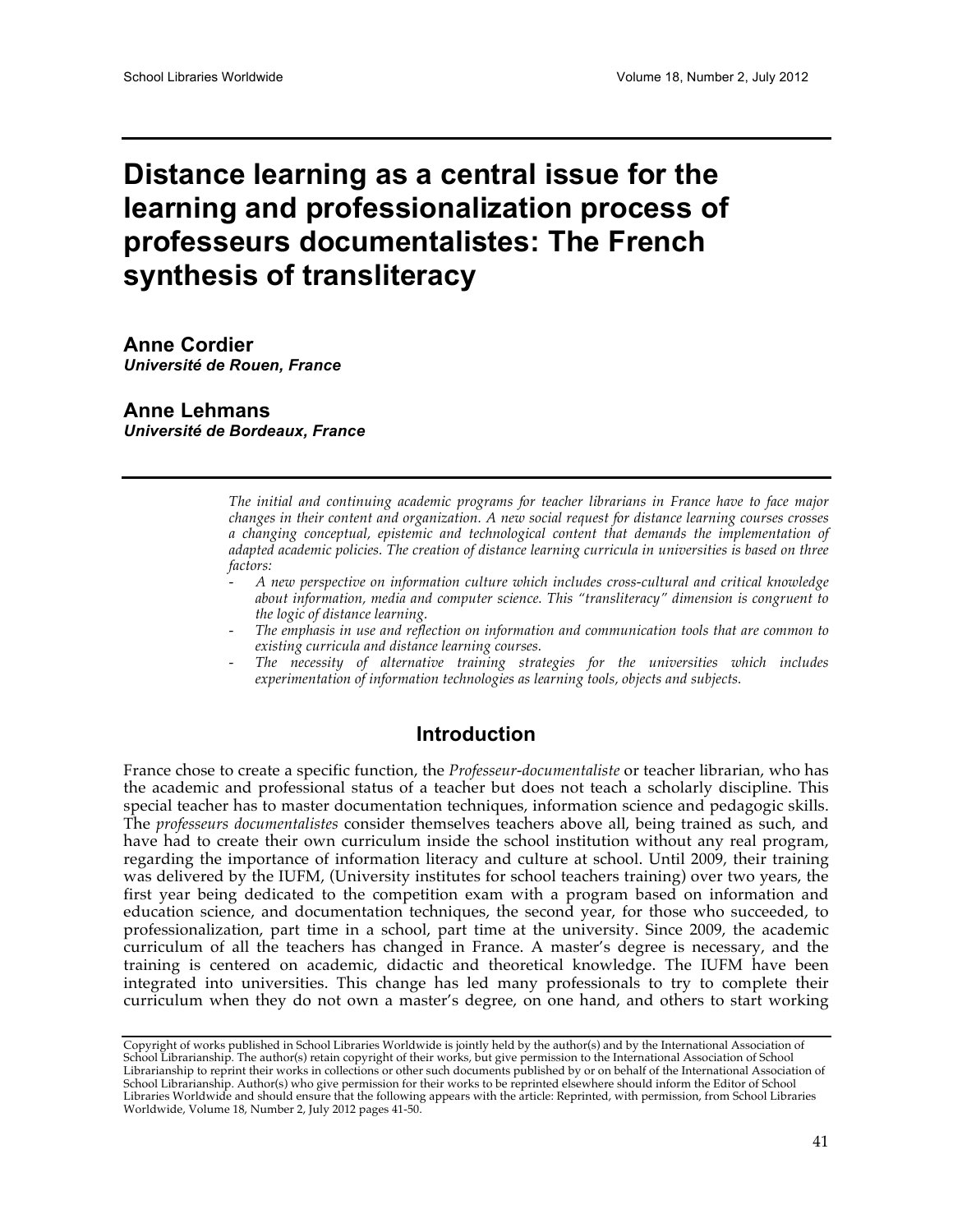before getting a master's degree. This has created a new demand for educational opportunities in distance learning, while the reform of French universities encourages them to broaden their offer.

Distance learning can be defined by the separation of teacher and learner in space and/or time, the use of media and communication tools, the self-control of learning pace and content by the learner (CDLP, 2011). It allows current students who cannot attend the courses or working professionals to pursue learning or training process. Without trying to define precisely distance learning here, we can notice that it can be considered by the institutional point of view, which depends on political and economic choices, and by the pedagogical point of view, which implies a reflection on the link between information system and teaching and training system. Distance learning, especially when using digital technologies (E-learning), relies on a complex "knowledge ecology" (Morandi, 2010) which mixes education *with* and education *on* information. Traditional distance learning using mail has existed for a long time in France by the CNED (National center for distance education) without innovating practices. E-learning offer in initial Master degree or continuing education programs is new and still quite rare among French universities for the *professeur documentalist's* curriculum. Very few of them offer real self-sufficient, web technologies based distance learning courses. According to Henri Isaac (2008), in a report *L'université numérique*  (The Digital University) published in 2008 and commissioned by the Minister for Higher Education and Research, there is a digital gap in France which is due to systemic and human shortcomings. Since 2008, some progresses have been observed.

We propose to consider that distance learning can be a constructive opportunity into the training process of the professionals in information and school libraries. Our focus on the French case is not culturally self-centered but taken as an illustration of the relationship between knowledge on information (education on information) and distance learning (education with information). We assume that distance learning is largely based on information and communication technologies and processes, especially in the web-based teaching environments, which are the heart of nowadays *professeur documentaliste's* professional environment, knowledge and skills. We use research results and actual experiences in order to demonstrate the assessment that distance can be an asset in the professional learning and training process. The paper is articulated around 3 propositions:

- The training course of the *professeur documentaliste* relies on an epistemic and conceptual framework based on transliteracy, a new perspective on information culture which includes cross-cultural and critical knowledge about information, media and computer science. This "trans" cognitive dimension is congruent to the techno-logic dimension of distance learning.
- The existing *professeur documentaliste's* curriculum emphasizes use and reflection on information and communication tools that are common in distance learning courses.
- This crossing of needs and logics appeals the creation of new courses in universities as imperative goals and alternative strategies for the immediate future. Some universities have already started to work on distance learning courses which include the experimentation of information technologies as learning tools, objects and subjects. We will describe one of these experimentations.

## **Epistemological and conceptual framework for the** *professeur documentaliste* **training: the paradigm of transliteracy**

The position of teacher librarians in France is quite complex, taking into account the fact that their function is at the crossroad of librarianship, documentation and teaching. In the same time, policies have recently pointed out the need for information literacy in the digital era, and the necessity for school to train pupils not only to information skills but also criticism and knowledge on information, media and digital technologies. The construction of a solid culture on information is overtaking the design of distance learning courses for *professeur documentalistes'* professionalization.

#### *A new perspective for the information culture*

The training of the *professeurs documentalistes* has to combine:

- reflection on the cognitive role of information into the learning process,
- ability to implement an adapted documentation policy in a school library,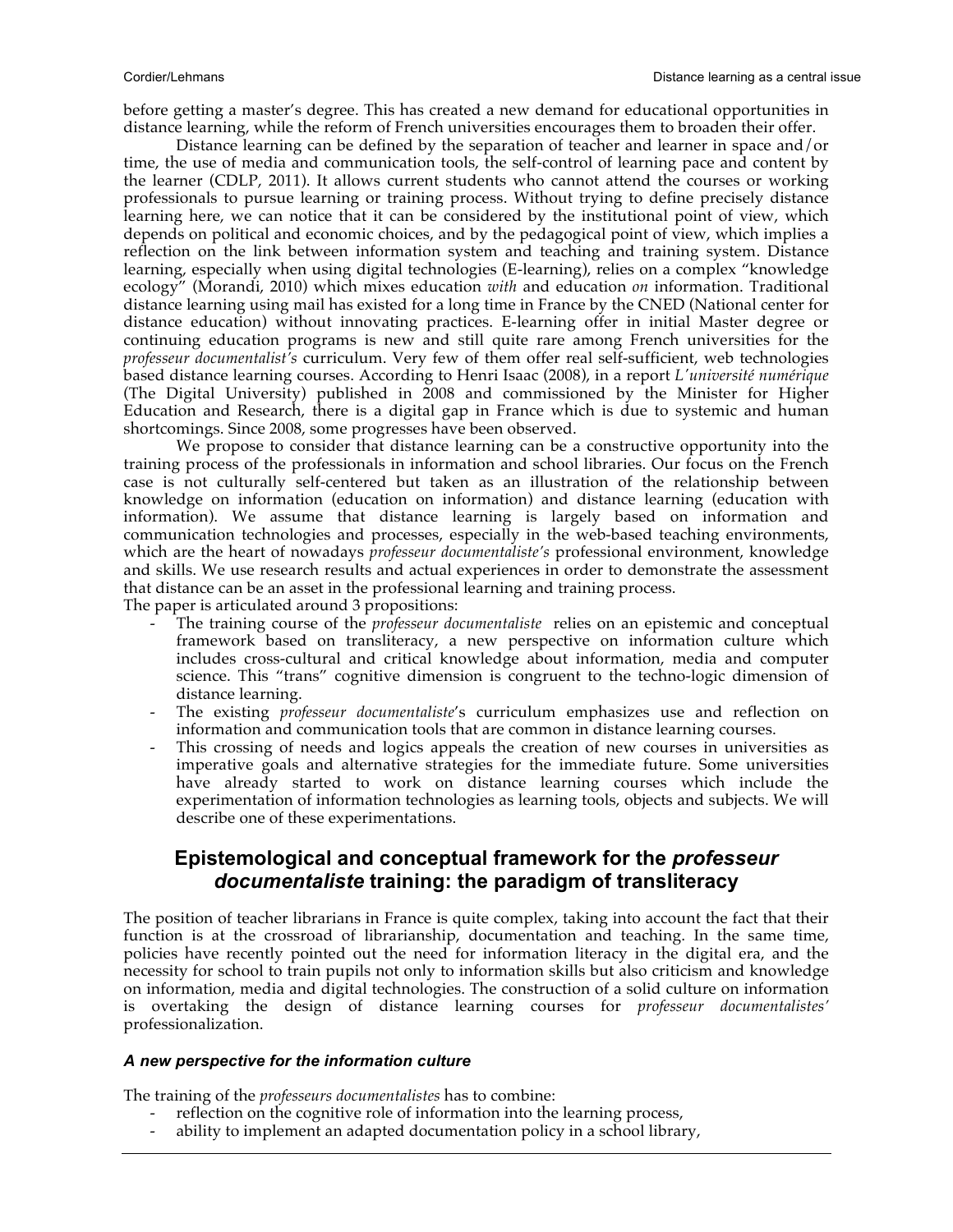- competency to manage information and knowledge into school.

Teaching objectives include:

- information literacy as competencies in:
- using information for school needs,
- books reading,
- media literacy, development of the critical skills necessary to become an active citizen in a democracy,
- cultural openness to art, literature and science,
- mastering of language and communication,
- use of information technologies.

Most of the master degree courses for school librarians are led by IUFM, which are centered on education, while some few universities have seized or rebuilt their academic offer outside, usually from an information science department.

Thereby, the founding culture of the *professeur documentaliste* is plural, hybrid and multidisciplinary, and his identity has been progressively built on a process based on selfconstructed expertise on information (Gardiès, 2011), which had to meet political requirements and scientific constructions. A debate still exists among academic teams, Ministry of education and in the *Association des professeurs-documentalistes*, (the FADBEN: federation of associations of *professeurs documentalistes*) to precisely define the role and mission of the *professeur documentaliste*, to find a balance between the educational part and the technical part of its role, the identity of a school librarian or an information specialist and manager in the school.

Anyway, before being a teaching, training and mentoring object, information culture is a learning object for the future *professeur documentaliste*, who has to become expert in information as knowledge and as techniques. Along their academic curricula, students in Master degree programs have to face learning situations using information and communication skills. In this process, the internet has switched from a broadcasting media to a commutation media, giving a central importance to communication (Delamotte, 2012). Students have to decenter themselves, to be able to analyze and deconstruct their own practices and reception to think other people's uses, beliefs, discourses, intentions and behaviors. The transliteracy paradigm is a proper framework to connect the information carrier (the text) and the existing, potential or imagined receptor. Here is why transliteracy, in its first American and English sense, is *the ability to read, write and interact across a range of platforms, tools and media from signing and orality through handwriting, print, TV, radio and films, to digital social networks* (Thomas, 2007). It is focused on the universe of reading through the "big bang" of the web with new media, materials, sensitive experience, social organizations, cognitive operation and formal characteristics (Liu, 2012). Transliteracy is wider than information literacy which was defined by the American library association as *(the ability) to recognize when information is needed and (...) to locate, evaluate, and use effectively the needed information* (ALA, 1989). However, in France, transliteracy has been changed into an epistemic and conceptual framework more than a pragmatic reflection on competencies, abilities and skills required to deal with information in the digital era (INA, 2011). Compared to Jenkins' work, for example, the focus is made on conceptual questions and their transformation into educational goals. The learner has to master not only skills, but also critical knowledge on information providing him with the power to understand, criticize and choose to use or not information. Transliteracy articulates three fields: media, computer, and information-documentation. The Limin'R project (Littératies Informatique, Médias, Information –Recherche) for example, directed by Divina Frau-Meigs (Sorbonne Nouvelle), Éric Bruillard (ENS Cachan) and Éric Delamotte (Université de Rouen) is working on the definition of an integrated approach to the culture of information through the use of common measuring tools, concepts, and cartography. The ISCC-CNRS Trans-I project (Translittéracie informationnelle, coordinated by Vincent Liquète, IMS-Université Bordeaux 4-IUFM d'Aquitaine) also intends to define a new "grammar of information" through the observation of professional situations. According to Vincent Liquète (2011), the "trans" prefix means in the same time transversal (across different fields of knowledge), and transformation, from uses and practices to knowledge.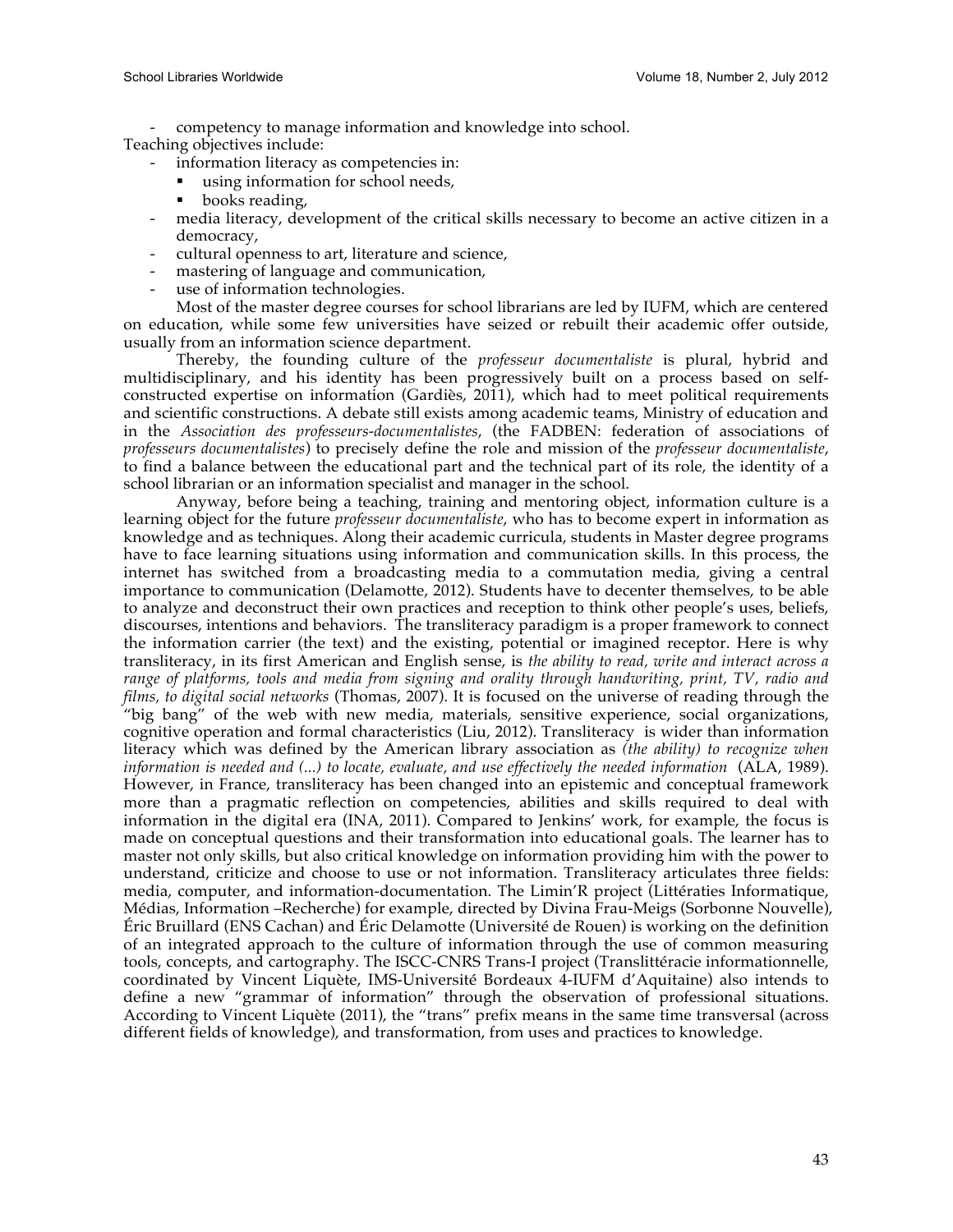#### *A « trans » perspective which fits the logic of distance learning*

This crossing perspective is particularly adequate to the *professeur documentaliste* needs which are not focused on a main discipline or object, as we already noticed. It is also useful to understand the distance learning process, based on the transformation of information into knowledge for an autonomous learner. Vincent Liquète, in a recent work, modelizes the construction of professional information culture taking into account three levels: the individual level of the actor and his information practices and representations, the community level of social interactions between people and groups, and the ecological level of performative interaction between information environment and individual activity. This model emphasizes the interdependence of information systems, social exchanges and individual information culture, especially in the education and knowledge building oriented systems. The technological aspects of these systems cannot work without people who have not only the ability but also the desire and understanding to use them, interacting in social groups where this use is shared. In that sense, the professional training of information specialists has to build this open information culture. Furthermore, transliteracy distinguishes three levels: the semiotic/language level (denominating media and information objects), the technological/media level (making information efficient through techniques and rewriting), and the social/enunciative level (understanding the information exchange) (Liquète, 2011).

Distance learning requires the building and the use of a personal knowledge management system aiding to find, select, organize, communicate information through activities such as problem solving, learning, project planning, and decision making in order to build knowledge and professional skills (Gupta et al., 2000). Knowledge Management theories demonstrate that knowledge management systems relevance depend on technical, social and individual factors. Matthew Jelavic (2011) modelizes the Knowledge Management Epistemological Synthesis drawing a line between cognitivist epistemology based on technical functionalism, connectionist epistemology based on social relations and autopoietic epistemology based on individual philosophy and infoculture. In this model, *three layers of interaction are defined : (1) infrastructure: hardware/software that enables communications, Socio-Technical Knowledge Management and Epistemological Paradigms between nodes or members of the network, (2) infostructure: formal rules governing the exchange between actors in the network through metaphors and common language, and (3) infoculture: background knowledge, embedded in social relations surrounding work group processes, that defines the cultural constraints on knowledge and information sharing. These three layers of interaction are analogous to the three epistemological paradigms of (1) cognitivism, (2) connectionism and, (3) autopoiesis, developed by Marr et al. (2003).*

Distance learning systems are based on sharing and experiencing in order to develop competencies as abilities to accomodate to new situations with non-stereotyped and nonnegotiated means (Rey et al., 2003). They demand the ability to use, analyze and understand the infrastructure, infostructure and infoculture. Transliteracy competencies are central in this process, giving learners the tools for: Information understanding (attitudes, values, perceptions), Information knowledge, Information application and Information potential (Yoon, 2008). Information potential, the ability to quantitatively and qualitatively increase the individual skills, seems to be most important in a proactive consideration of learning process, underlying the individual's adaptability to forthcoming information and digital environments. Using intellectual technologies, distance learning encourages learners to organize their social exchanges and manage their information and thought. Content dissemination induces information sharing, collaborative construction, use of cognitive competencies: decentration, reflexivity, understanding of communication intentions.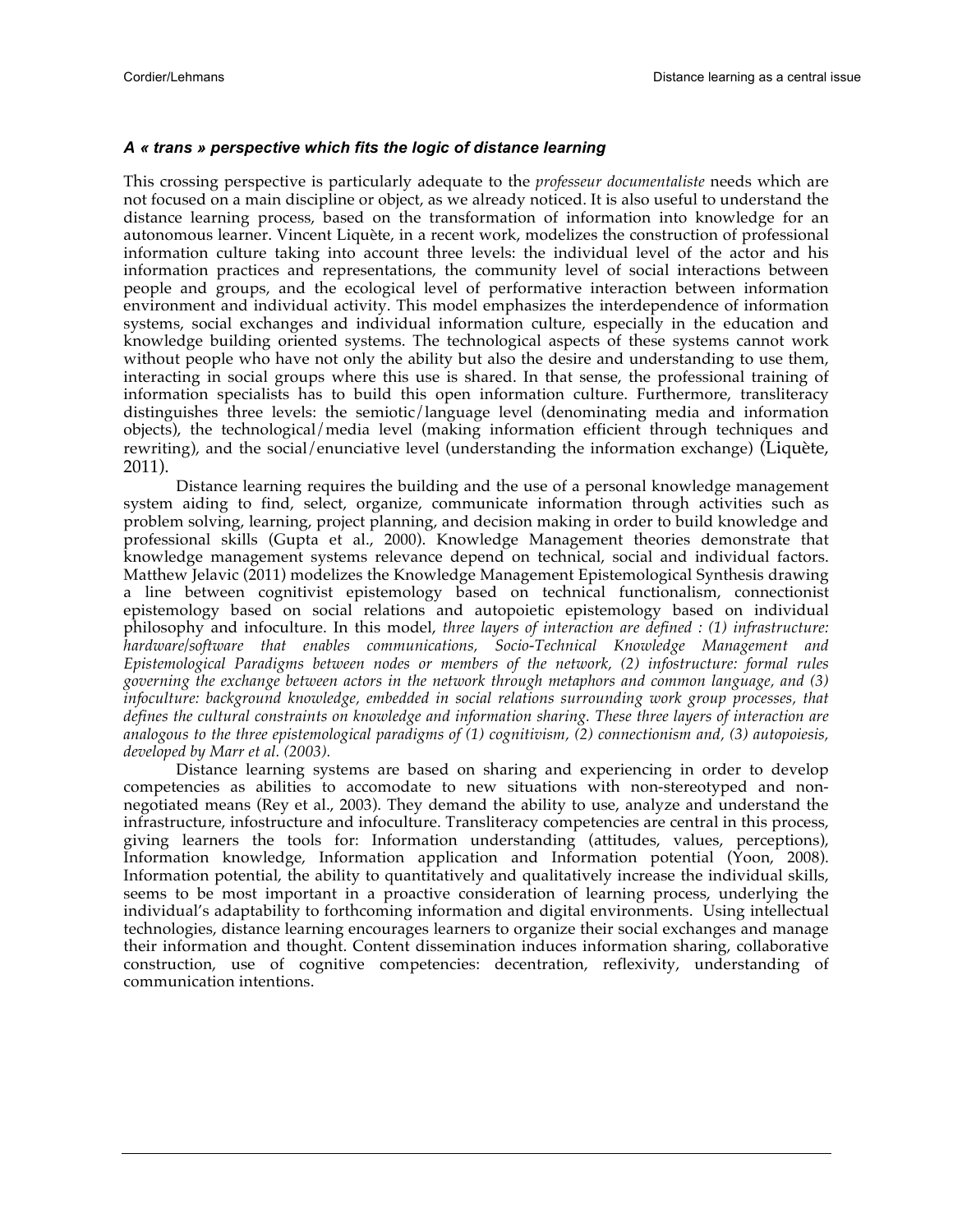# **Distance learning tools enhancing professional skills: creating an environment based on collective construction of learning, and proactive personal involvement**

Some existing academic practices that we have observed or experienced already use distance learning tools in order to develop specific knowledge and skills about information using participation, networking and creation.

#### *Information and collaborative construction in controlled E-learning environments*

Collaborative work is at the heart of the professional practices of the *professeurs documentalistes*. Their pedagogic and technical action is almost always linked to that of other teachers or professionals. In that sense, their training is based on collaboration among students. Wenger (1998) shows that community of practice allows development of professional skills and innovation. In Bordeaux IUFM, we have tried to enhance collaborative learning practices through the use of several tools. We have evaluated the effect of these practices through a longitudinal study over 5 years. We have observed two types of students: students who are engaged into a master degree whose learning process is largely based on face to face pedagogy but who have to make long term stays in professional environments and get used to distance learning technologies, and students who are engaged in a continuing training, who work and cannot spend a long time in face to face interactions. We have evaluated the number and quality of interactions and common works. Common works usually consist in creating teaching tools and training sequences for pupils in order for them to become information literate.

For both types of students, a community of learning appears when they are demanded to use a shared repertoire through a virtual office where teacher and learners share documents, edition and communications tools, making the training process hybrid. The aim of the community is not only to succeed in finding solutions to professional problems, but also to build a corpus of common academic knowledge on information. Hugues Choplin (2007) distinguishes 4 types of collectives depending on their degree of collaboration and community of goals: network, support or learning network, community of practice, learning community. According to him, professionalization and innovation are central in the learning community which is creating a legitimation process. In our case, the students who have been using distance learning tools at the very beginning of their curriculum, even not engaged in a distance learning program, are used to cooperate in collaborative groups, either on small projects demanding short time collaboration or on a long term learning construction project based on a long time cooperation and the practice of sharing information and working together. For example, when they have been separated in different stays, and go back to university, they are demanded to share information and experience, and build a cartography of good practices, imagine research projects…They have to reach a consensus on what good practices are, even if they do not meet very long. This consensus relies on their ability to describe practices in shared information spaces and to discuss them, in order to build efficient collective learning tools and innovation. Doing so, they can share their experiences in a short time, and do not have to experiment themselves all the situations they will be engaged in during their future professional life. They can become innovative in the way they find responses to professional problems together, searching reliable information by themselves and not only under the direction of the teacher. Innovation here is based on collaboration in distance learning. The pedagogic action of the professor is multiple: not only transmission, but also animation and tutorship.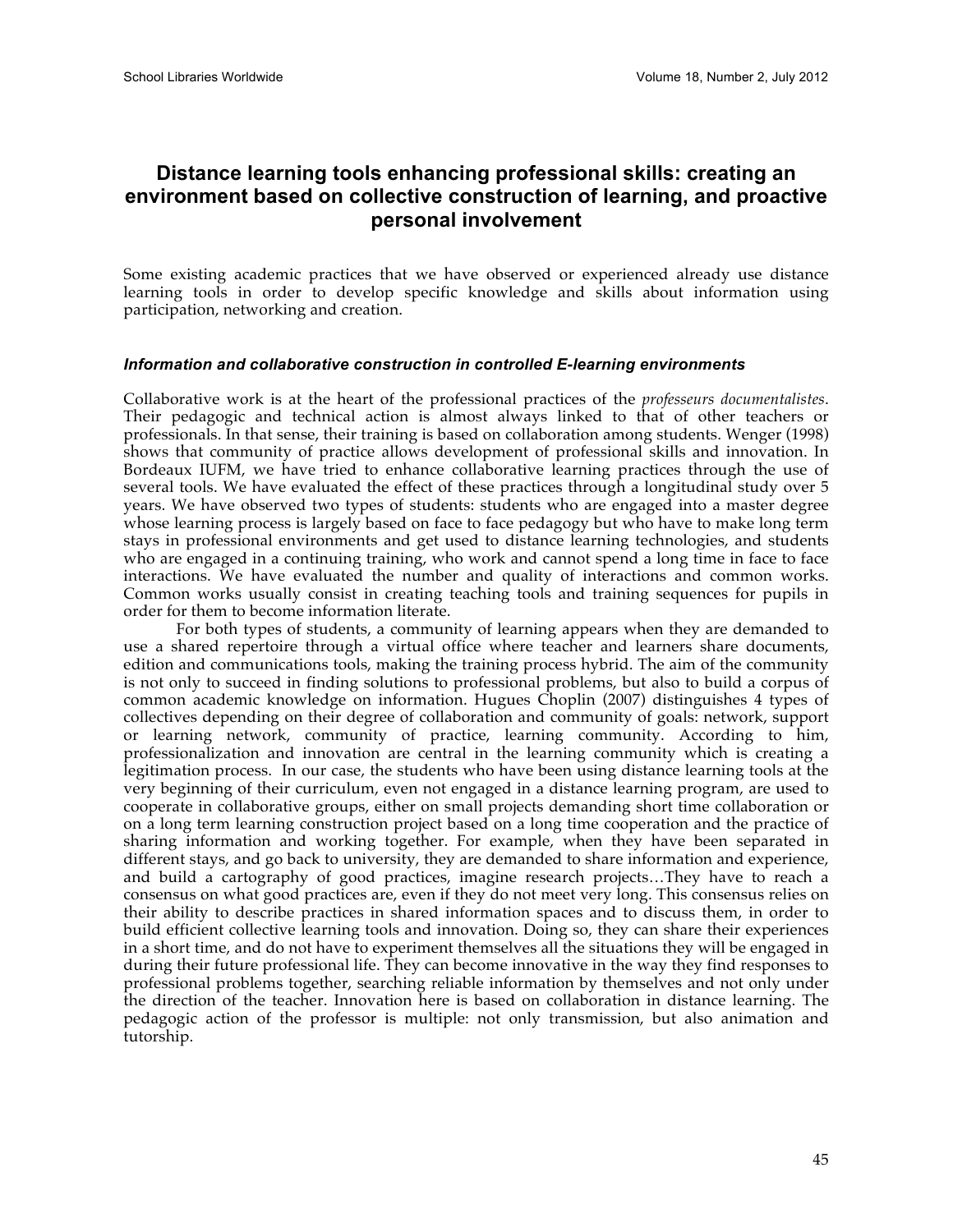#### *Information sharing and knowledge construction through non academic social networks*

Another example of collaboration is the use of social networks to search and share information among students. Digital social network have the advantage to open the community to the outside world. This advantage is also a risk because the teachers do not master communication actors and processes. The study that we made in Bordeaux on the use of Twitter by first year of master's degree students shows that digital social networks, when used and analyzed by the students, tend to improve their motivation and skills for information scanning, monitoring and sharing. The use of web 2.0 technologies and networks combined with metacognitive tools such as mind-mapping make creativity and connectivity useful supports for the learning process of academic knowledge into the field of information science. A strategic sharing process takes place into the community of knowledge which is supported by the project. When they enter the master, these students are not experts in information retrieval and come from different curricula. They have to build skills and knowledge in information, using different tools designed for researching and disseminating information: curation (Netvibes, Pearltrees, Scoop-it), social bookmarking (Delicious), communication (Twitter, blog)...

We have tried to evaluate the way which students appropriate and assimilate abilities and cognitive methods for building knowledge on information observing their behavior over two years, from the creation of Twitter accounts to the creation of a blog specialized in information and documentation. The inquiry shows that networking experience improves the ability to find, collect, analyze, understand and manage information. Students use social networks to search, evaluate and share information on specific topics for their thesis. They are not only diffusers but also managers and creators of knowledge. We observe a significant progress in the quality of their production. Their blog improves their writing and communicating skills, making them behave as professionals. For the students, we can value a link between effective use of social networks, quality of cooperation and knowledge construction. For the professors, the supervision work is more intensive than in traditional courses and the exchanges are more creative with students.

These examples show that a proactive, collaborative and engaged training and working environment is efficient, and adapted at the same time to adults who have no other choice than distance learning and usual students who are more adapted to learning options that are critical, collaborative, creative, and future-oriented. These learning situations use language (reading, writing), interaction, experimentation and reflections. The combination of these elements is necessary to build an effective learning ecosystem.

## **The encounter of a new demand for distance learning and existing pedagogic practices as a framework for a creative professionalization process for** *professeurs documentalistes*

A new demand for distance learning and existing practices may shape an interesting framework for the forthcoming academic curricula for school librarians, using distance as a mediating process and allowing students to endorse the cultural, educational and societal roles of librarians and information professionals.

#### *Identification of a knowledge reference framework based on transliteracy and collaboration*

We saw that transliteracy is a central concept to conceive the scientific and technological content of the training of *professeurs documentalistes.* This content has to be crossed with access processes. It is based on knowledge on information, communication, computer and media. Vincent Liquète distinguishes 3 types of knowledge: technical-operational, situated and documentary. Technical operational knowledge on information supposes fluency in the use of tools (documentary silos, learning platforms, virtual offices...) but also reflection on their economic, political, ideological, legal, technical and even scientific substratum. Situated knowledge on information supposes ability to use information in a pedagogic relationship and capacity to analyze the way they format the representation of reality, on a semiotic and ergonomic sense (creation of lessons for pupils, communication products, multimedia learning objects...). Documentary knowledge supposes capacity to implement a "pedagogy of resource" and to analyze the documents with a critical eye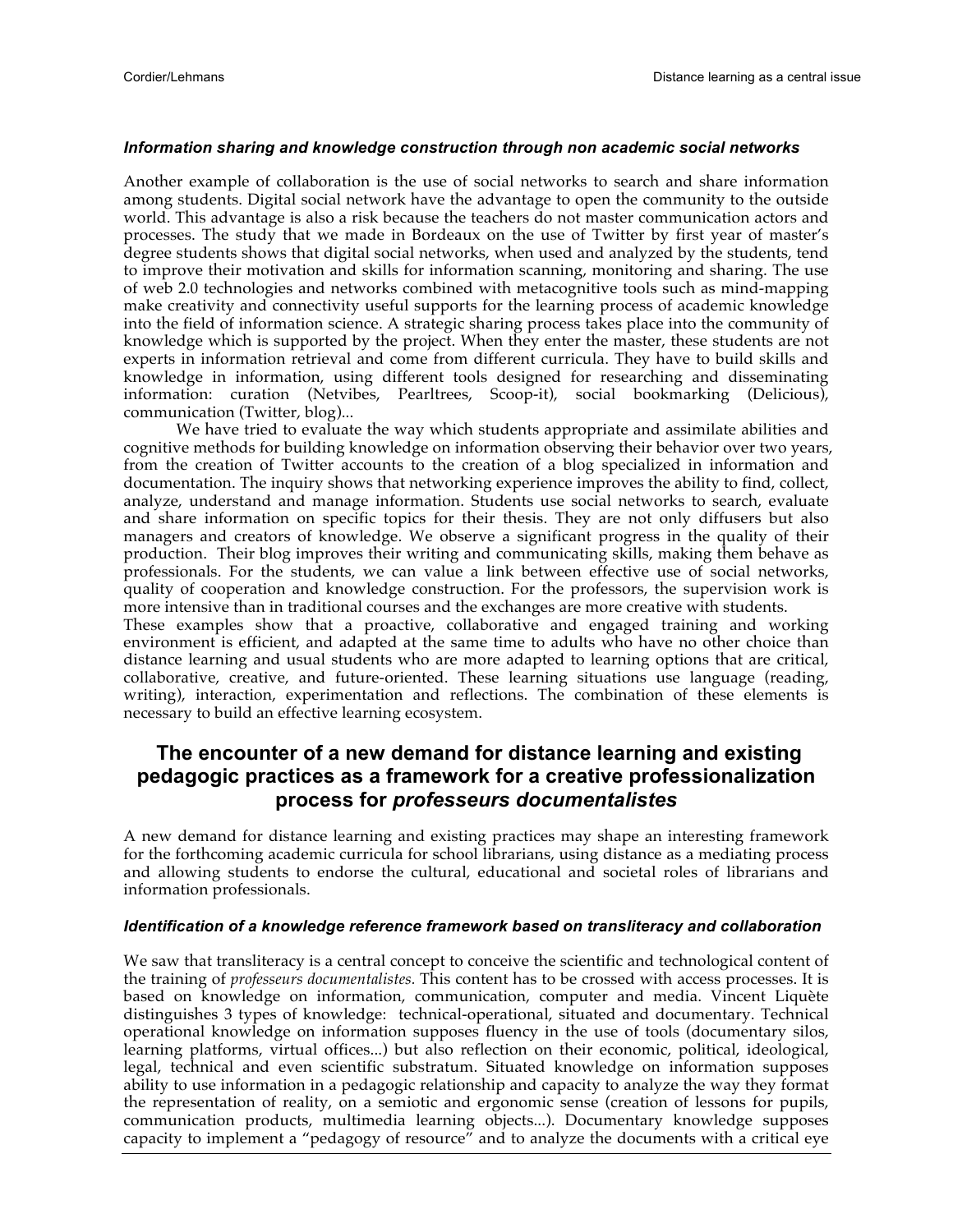which is largely based on a creative and editing process (retrieving, organizing, indexing, archiving).

These types of knowledge can be considered as complete when the learner has drawn the path between tacit knowledge (based on sense, experience, intuition, implicit rules...) and explicit knowledge which has a "universal character" (Nonaka, Von Krogh, 2009). This conversion from tacit to explicit knowledge is socially built through interactions with teachers, other learners, and possibly outsiders. Interactions are facilitated either by real meetings into classes, or by the use of controlled artifacts which allow designed communication such as virtual office, forums, visioconferences or distance learning platforms, or by the use of social networks through web 2.0 tools, as we saw. We assume that distance learning combined with the necessity to build knowledge on information may facilitate the paradigmatic change that Paavola and Hakkarainen (2009) point out from individual subject to learning community to the upper level of collaborative knowledge building through the "authentic use of objects" in a trialogical process. Distance learning creates the opportunity to formalize the conversion of knowledge on information through interactions because it has integrated several mutations pointed out by Jacques Perriault (2007): the integration of teachers and learners into an information system, the production of knowledge by the learner, the use of communication devices, the occurrence of new competencies among which cognitive competencies, multi-tasking, digital literacy, normalization competency. Jacques Perriault underlines the growing impact of organization and management in this changing learning environment.

#### *Distance training as a mediating process to build*

Distance learning changes the pedagogic relation and learning process and can be considered as a chance to grasp for the training of *professeurs documentalistes*. Nonetheless, existing studies have shown that in the case of hybrid devices, distance learning tools are less used, less efficient and less appreciated by the learners than real meetings for the analysis of practices workshops or classical courses. Cécile Gardiès and Jean-François Marcel (2012, forthcoming), who have observed the knowledge sharing process into the organization of the professionalization for *professeurs documentalistes* specialized in agriculture education, show that distance learning tools are not used to build didactic knowledge on professional tasks, but more useful to build professional identity. Our own observation of students in Bordeaux led us to conclude that distance learning tools as well as informal social networks may be useful for knowledge sharing but at the strict condition that the tools are appropriated by the learners and collectively given meaning by the group through deep social interactions which are facilitated by learning objects creation projects. For Geneviève Jacquinot-Delaunay (2010), distance learning makes presence or "distant presence" essential. Thus, Georges-Louis Baron and Eric Bruillard (2006), who have studied collaborative distant learning devices such as forums, conclude that a long way has to be made before these devices allow a real collaborative knowledge construction. They submit few suggestions: make the learning devices more familiar to students, create new forms of instrumentations, organize documents depositories as support for collective memory and community identity, have all the actors cooperate.

Two different processes are central in distance learning projects: mediation and mediatization. The mediation process is aimed to link knowledge and learner through information content allowing didactization. Vincent Liquète (2010) distinguishes three actions of mediation: by the processing of documents, by documentary production, and by documentary communication. These actions are effective in a constructive learning paradigm. Mediation is underwritten by teachers but also mentors and tutors who play an important role in the individualization and appropriation process, making the link between institution, learning group, working group, scientific community and the individual. As in digital humanities, mediation allows the creation of relationship between individual and collective intelligence through technological tools and media (Jenkins, 2006). Mediation in this paradigm is central, and should be distinguished from mediatisation which is a process using information, edition and knowledge organization technologies in order to make the knowledge accessible to learner. Unfortunately, mediatization is easier and cheaper to implement, especially through learning documents editing and publishing applications such as Scenari or learning management systems like Moodle. However, the use of such tools is quite common but vain without the necessary political and economic effort that has to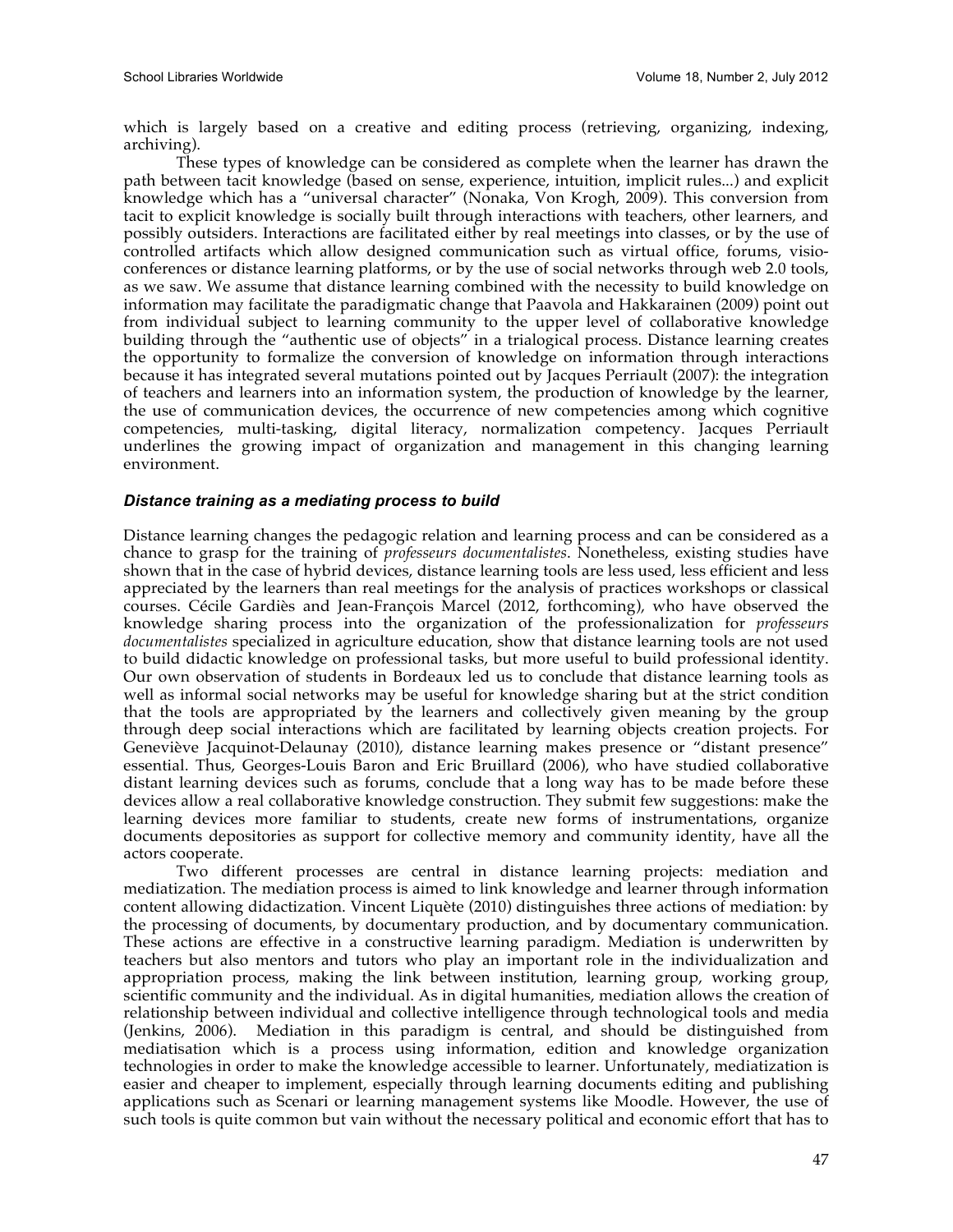be made to organize a real distant learning community with cooperation between teachers and engineers, teachers and learners, document providers and document creators.

## **Conclusion**

The *professeurs documentalistes* to be have to master teaching, documentation, media and digital tools. They are interesting specimens and deserve attention, because information and knowledge organization is together a central epistemological object for their own development and a learning practice. Transliteracy paradigm shapes a synthesis for the problematic reflection on distant learning. The creation of a new distant learning curriculum between several universities through the leadership of Rouen University will offer the opportunity to apply and experiment learning methods, scientific contents, mediation processes, mediatization tools and knowledge management models. This process is long and complex and has to face the lack of political willingness to implement innovative methods and projects implying new economic models which take into account the fact that learning is not only receiving information from a teacher or through a technological device, but also a collective process articulated to documents and media, and a collaborative process which enhances creation through social interactions.

### **References**

- American Library Association (1989). Presidential Commission on Information Literacy: Final report. Chicago: ALA.
- Bennett, J. & Peachey, A. (2007). Mashing The MUVE A Mashup Model for Collaborative Learning in Multi-User Virtual Environments, Conference ICL 2007, September 26 -28, 2007, Villach, Austria, Retrieved April 10, 2012 from: http://telearn.archives-ouvertes.fr/hal-00197262.
- Bruillard, E. & Baron, G.-L. (2009). Travail et apprentissage collaboratifs à distance dans l'enseignement supérieur : opinions, réalités, perspectives. Quaderni, 69, 105-114.
- CDLP (California Distance Learning Project) (2011). What is distance learning ? Retrieved March 10, 2012, from http://www.cdlponline.org/index.cfm?fuseaction=whatis.
- Chomienne, E. & Lehmans, A. (2012). Réseaux sociaux et apprentissages collaboratifs à l'université. Colloque international de l'université à l'ère du numérique 2012, Lyon: France. http://hal.archivesouvertes.fr/docs/00/68/85/62/PDF/ciuen2012EChomienne-ALehmans.pdf
- Choplin, H. (2007). Les communautés d'apprentissage dans la recherche-innovation, in Transformation des regards sur la recherche en technologie de l'éducation. Bruxelles : De Boeck, 53-63.
- Cordier, A. (2011) Formaliser l'activité de recherche d'information : les modèles et modélisations à l'épreuve des pratiques effectives. Actes du Colloque MUSSI 2011 : Médiations et hybridations, construction sociale des savoirs et de l'information, Toulouse, 14-16 Juin 2011 - Colloque International du réseau MUSSI (réseau franco-brésilien),

http://archivesic.ccsd.cnrs.fr/docs/00/64/29/53/PDF/CORDIER\_Formaliser\_l\_activite\_de\_recherche\_d\_inform ation.pdf.

- Davenport, E. (2001). Knowledge management issues for online organizations: "communities of practice" as an exploratory framework. Journal of Documentation, 57(1), 61-75.
- Delamotte, E. (2012). Pratiques informationnelles et échanges économiques. E-dossier de l'INA, http://www.ina-sup.com/ressources/dossiers-de-laudiovisuel/les-e-dossiers-delaudiovisuel/pratiques-informationnelles-et-ec.
- Gupta, B., Iyer, L. S., & Aronson, J. E. (2000). Knowledge management: Practices and challenges. Industrial Management & Data Systems, 100 (1), 17-21.
- Isaac, H. (2008). L'université numérique : Rapport à Madame Valérie Pécresse, Ministre de l'enseignement supérieur et de la recherché. France, from

http://media.education.gouv.fr/file/2008/08/3/universitenumerique\_22083.pdf.

- INA (2011). L'éducation aux cultures de l'information. E-Dossiers de l'audiovisuel : http://www.inasup.com/ressources/dossiers-de-laudiovisuel/les-e-dossiers-de-laudiovisuel/e-dossier-leducation-aux-cultures.
- Jacquinot-Delaunay, G. (2010). Entre présence et distance : la formation à distance comme principe de provocation. Distances et savoirs, 2010/2 (8), 153-165.
- Jelavic, M. (2011). Socio-technical knowledge management and epistemological paradigms: Theoretical connections at the individual and organizational level. Interdisciplinary Journal of Information, Knowledge, and Management,  $6(1)$ ,  $1-16$ .
- Jenkins, H. (2006). Convergence Culture. Where Old and New Media Collide. New York: New York University Press.
- Lave, J. & Wenger, E (1991). Situated learning: legitimate peripheral participation. New York: Cambridge University Press.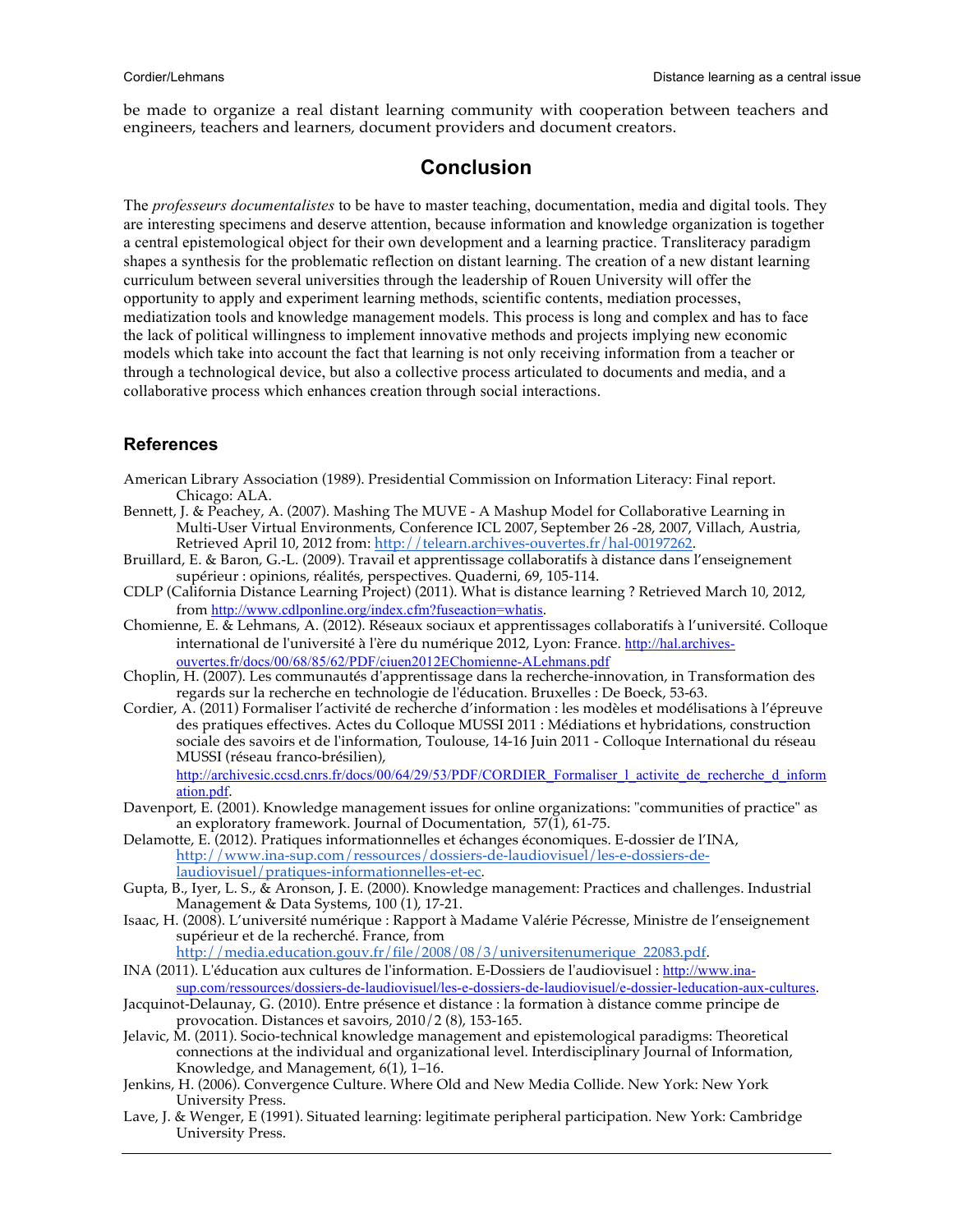- Marr, B., Gupta, O., Pike, S., & Roos, G. (2003). Intellectual capital and knowledge management effectiveness. Management Decision, 41(8), 771-781.
- Liquète, V., Fabre, I. & Gardiès, C. (2010) Faut-il reconsidérer la médiation documentaire ? In Caune, J. (coord.), "La (les) médiation(s) en SIC", Les Enjeux de l'Information et de la Communication, http://w3.ugrenoble3.fr/les\_enjeux/pageshtml/art2010-dossier.php.
- Liquète, V. (2011). The numerical knowledge of reference in E-learning: the example of the students in a master's of documentation program. International Conference on E-Learning in the Workplace 2011, David Guralnick (dir.), Columbia university, New-York city (USA), June 8-10, http://hal.archivesouvertes.fr/hal-00670588.
- Liquète, V. (2011). Approche translittéracique de l'information : les usages des jeunes pour comprendre les processus mentaux lies à la manipulation informations. Communication au colloque Documents numériques et cognition, Nancy 2, http://hal.archives-ouvertes.fr/hal-00670642/.
- Liquète, V. & Lehmans, A. (2011) Savoirs et pratiques de référence dans la formation des professeurs documentalistes in Fabre, I. (Ed.). Le professeur documentaliste : un tiers métier ?, Dijon: Educagri, 111-129.
- Liquète, V. (2012) Des pratiques d'information à la construction de connaissances en contexte : de l'analyse à la modélisation SEPICRI, Dossier pour l'HDR, University of Rouen. http://tel.archivesouvertes.fr/docs/00/67/07/00/PDF/Vol1HDRLIQUETE.pdf
- Morandi, F. (2010). Information et enseignement : les « savoirs » du numérique In Chapron, F., Delamotte, E. (coord.). L'éducation à la culture informationnelle. Villeurbanne (France): Presses de l'ENSSIB, 159- 168.
- Nicholas, D. et al. (2009). Student digital information-seeking behavior in context. Journal of Documentation, 65 (1), 106 – 132.
- Nonaka, I. & Von Krogh, G. (2009), Tacit Knowledge and Knowledge Conversion: controversy and Advancement in organizational knowledge creation theory. Organization Science, 20 (3), 635-652.
- Paquelin, D. (2009). L'appropriation des dispositifs numériques de formation. Du prescrit aux usages, Paris: L'Harmattan.
- Paavola, S. & Hakkarainen, K. (2009). From meaning making to joint construction of knowledge practices and artifacts – A trialogical approach to CSCL. In C. O'Malley, D. Suthers, P. Reimann, & A. Dimitracopoulou (Eds.), Computer Supported Collaborative Learning Practices: CSCL2009 Conference Proceedings. (pp. 83-92). Rhodes, Creek: International Society of the Learning Sciences (ISLS)
- Peraya, D. (1998). Théories de la communication et technologies de l'information et de la communication. Un apport réciproque, In Revue européenne des sciences sociales, Mémoire et savoir à l'ère informatique, XIVe Colloque annuel du Groupe d'Etude « Pratiques Sociales et Théories », XXXVI, 111, 171-188.
- Perriault, J. (2007). Préface In Arnaud, M. (dir.) Pédagogie en ligne. Méthodes et outils. Paris: Eudcaweb, 7-9.
- Pinte, J-P. (2010). Vers des réseaux sociaux d'apprentissage en éducation, Les Cahiers Dynamiques 2/2010 (47), 82-86.
- Proulx, S. (2009). Form of User's Contribution in Online Environments: Mechanisms of Mutual Recognition between Contributors. Meeting The Good, The Bad and The Challenging -The user and the future of information and communication technologies. Copenhagen, Denmark. May. 13-15.
- Rey, B., Carette, V., Defrance, A., & Kahn, S. (2003). Les compétences à l'école : apprentissage et évaluation. Bruxelles: De Boeck.
- Thomas, S. & al. (2007). Transliteracy: Crossing divides. First Monday, 12 (12), from http://www.uic.edu/htbin/cgiwrap/bin/ojs/index.php/fm/article/view/2060/1908.
- Wenger, E. (1998). Communities of practice. Learning, meaning and identity. Cambridge (UK): Cambridge University Press.
- Yoon, C.G. (2008). A structural model of end-user computing competency and user performance. Knowledge-Based Systems, 21(5), 415-420.

#### *Author Notes*

**Anne Cordier** holds a PhD in Information and Communication Science. *Professeur documentaliste* since 2003. She teaches courses on information science at the IUFM Haute-Normandie-University of Rouen since 2011 and is involved into research projects on information literacy and epistemology of documentation. Her work focuses on the imaginary on finding information on the Internet, information practices, especially of young students, and information literacy. She adopts an "eco-position" to analyze the information retrieval on the Internet which allows to consider the